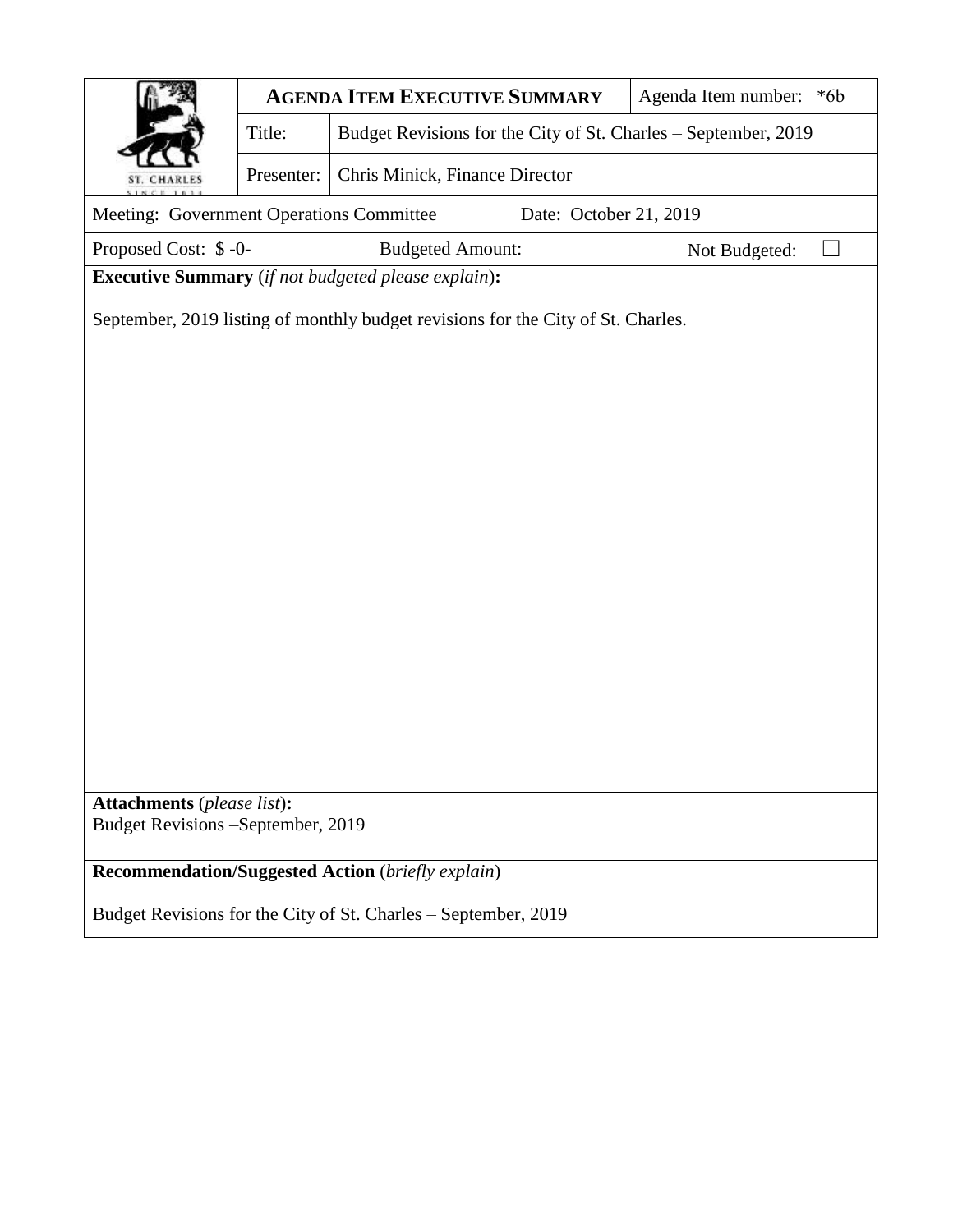## **CITY OF ST. CHARLES** September 2019

## **Budget Revision Listing**

| <b>JE TYPE</b>         | JE#      |    |     |      | BUDGET # COMPANY FISCAL YEAR | PERIOD | DATE                | ACCT-UNIT ACCOUNT |          | <b>AMOUNT</b> | <b>DESCRIPTION</b>                     |
|------------------------|----------|----|-----|------|------------------------------|--------|---------------------|-------------------|----------|---------------|----------------------------------------|
|                        |          |    |     |      |                              |        |                     |                   |          |               |                                        |
| <b>Budget Addition</b> |          | 58 | 100 | 1000 | 2020                         |        | 5 09/03/2019 804530 |                   | 54150 \$ |               | 6,000.00 Communications rate refresh   |
| <b>Budget Addition</b> |          | 58 | 100 | 1000 | 2020                         |        | 5 09/03/2019 804900 |                   | 31199 \$ |               | (6,000.00) Communications rate refresh |
|                        | 58 Total |    |     |      |                              |        |                     |                   |          | Ś             |                                        |
| <b>Budget Transfer</b> |          | 59 | 100 | 1000 | 2020                         |        | 5 09/06/2019 803300 |                   | 55180 \$ |               | 1,503.00 Establish Budget              |
| <b>Budget Transfer</b> |          | 59 | 100 | 1000 | 2020                         |        | 5 09/06/2019 803300 |                   | 55151 \$ |               | 20,093.00 Cover Overage                |
| <b>Budget Transfer</b> |          | 59 | 100 | 1000 | 2020                         |        | 5 09/06/2019 803300 |                   | 55152 \$ |               | 35,977.00 Cover Overage                |
| <b>Budget Transfer</b> |          | 59 | 100 | 1000 | 2020                         | 5      | 09/06/2019 803300   |                   | 55150 \$ |               | (57,573.00) Cover Overage              |
| <b>Budget Transfer</b> |          | 59 | 100 | 1000 | 2020                         | 5.     | 09/06/2019 803110   |                   | 55150 \$ |               | (1,000.00) Legal Work                  |
| <b>Budget Transfer</b> |          | 59 | 100 | 1000 | 2020                         |        | 5 09/06/2019 803600 |                   | 54110 \$ |               | (2,301.00) Legal Work                  |
| <b>Budget Transfer</b> |          | 59 | 100 | 1000 | 2020                         |        | 5 09/06/2019 803110 |                   | 54110 \$ |               | 3,301.00 Legal Work                    |
|                        | 59 Total |    |     |      |                              |        |                     |                   |          | \$            |                                        |
| <b>Budget Transfer</b> |          | 60 | 100 | 1000 | 2020                         |        | 5 09/11/2019 521300 |                   | 56003 \$ |               | 9,900.00 New PD furnishings            |
| <b>Budget Transfer</b> |          | 60 | 100 | 1000 | 2020                         |        | 5 09/11/2019 521300 |                   | 56200 \$ |               | (14,310.00) New PD furnishings         |
| <b>Budget Transfer</b> |          | 60 | 100 | 1000 | 2020                         |        | 5 09/11/2019 521300 |                   | 56003 \$ |               | 4,410.00 New PD furnishings            |
|                        | 60 Total |    |     |      |                              |        |                     |                   |          | Ś             |                                        |
| <b>Budget Addition</b> |          | 61 | 100 | 1000 | 2020                         |        | 5 09/13/2019 220550 |                   | 54110 \$ |               | 25,000.00 IEPA legal expenses          |
| <b>Budget Addition</b> |          | 61 | 100 | 1000 | 2020                         |        | 5 09/13/2019 220900 |                   | 31199 \$ |               | (25,000.00) IEPA legal expenses        |
|                        | 61 Total |    |     |      |                              |        |                     |                   |          | \$            |                                        |
| <b>Budget Transfer</b> |          | 62 | 100 | 1000 | 2020                         |        | 5 09/16/2019 521300 |                   | 56003 \$ |               | 822.00 New PD Interior                 |
| <b>Budget Transfer</b> |          | 62 | 100 | 1000 | 2020                         |        | 5 09/16/2019 521300 |                   | 56200 \$ |               | (822.00) New PD Interior               |
| <b>Budget Transfer</b> |          | 62 | 100 | 1000 | 2020                         |        | 5 09/16/2019 513500 |                   | 56101 \$ |               | (18,600.00) Renaux Manor funding       |
| <b>Budget Transfer</b> |          | 62 | 100 | 1000 | 2020                         | 5.     | 09/16/2019 513501   |                   | 56101 \$ |               | 18,600.00 Renaux Manor funding         |
|                        | 62 Total |    |     |      |                              |        |                     |                   |          | \$            |                                        |
| <b>Budget Addition</b> |          | 63 | 100 | 1000 | 2020                         |        | 5 09/18/2019 100300 |                   | 51500 \$ |               | 7,000.00 Police new hires              |
| <b>Budget Addition</b> |          | 63 | 100 | 1000 | 2020                         |        | 5 09/18/2019 100900 |                   | 31199 \$ |               | (7,000.00) Police new hires            |
| <b>Budget Addition</b> |          | 63 | 100 | 1000 | 2020                         |        | 5 09/18/2019 100800 |                   | 57307 \$ |               | 340,111.00 Activity CP5820 funding     |
| <b>Budget Addition</b> |          | 63 | 100 | 1000 | 2020                         |        | 5 09/18/2019 100900 |                   | 31199 \$ |               | (340,111.00) Activity CP5820 funding   |
| <b>Budget Addition</b> |          | 63 | 100 | 1000 | 2020                         |        | 5 09/18/2019 513800 |                   | 49100 \$ |               | (340,111.00) Activity CP5820 funding   |
| <b>Budget Addition</b> |          | 63 | 100 | 1000 | 2020                         |        | 5 09/18/2019 513900 |                   | 31199 \$ |               | 340,111.00 Activity CP5820 funding     |
|                        | 63 Total |    |     |      |                              |        |                     |                   |          | \$            |                                        |
| <b>Budget Transfer</b> |          | 64 | 100 | 1000 | 2020                         |        | 5 09/20/2019 521300 |                   | 56150 \$ |               | 2,600.00 New Police Building           |
| <b>Budget Transfer</b> |          | 64 | 100 | 1000 | 2020                         |        | 5 09/20/2019 521300 |                   | 56003 \$ |               | 12,905.00 New Police Building          |
| <b>Budget Transfer</b> |          | 64 | 100 | 1000 | 2020                         |        | 5 09/20/2019 521300 |                   | 56003 \$ |               | 5,599.00 New Police Building           |
| <b>Budget Transfer</b> |          | 64 | 100 | 1000 | 2020                         |        | 5 09/20/2019 521300 |                   | 56200 \$ |               | (21,104.00) New Police Building        |
| <b>Budget Transfer</b> |          | 64 | 100 | 1000 | 2020                         |        | 5 09/20/2019 100400 |                   | 54160 \$ |               | (2,500.00) Flag Replacement            |
| <b>Budget Transfer</b> |          | 64 | 100 | 1000 | 2020                         |        | 5 09/20/2019 100400 |                   | 52000 \$ |               | 2,500.00 Flag Replacement              |
|                        | 64 Total |    |     |      |                              |        |                     |                   |          | Ś             |                                        |
| <b>Budget Addition</b> |          | 65 | 100 | 1000 | 2020                         |        | 5 09/25/2019 513511 |                   | 56002 \$ |               | 1,200.00 Message Board funds           |
| <b>Budget Addition</b> |          | 65 | 100 | 1000 | 2020                         |        | 5 09/25/2019 513900 |                   | 31199 \$ |               | (1,200.00) Message Board funds         |
|                        | 65 Total |    |     |      |                              |        |                     |                   |          | Ś.            |                                        |